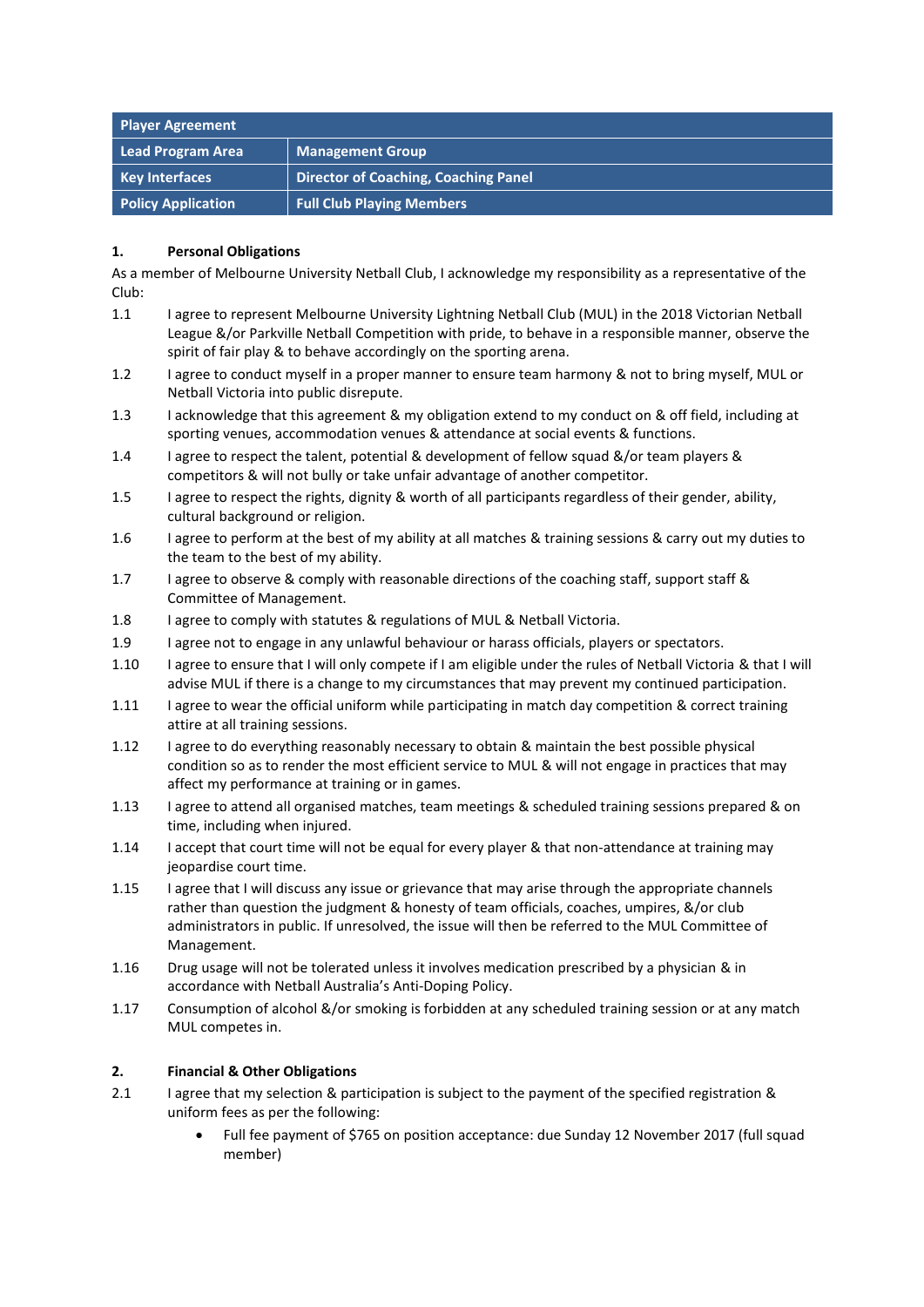- Full fee payment of \$485 on position acceptance: due Sunday 12 November 2017 (training partner)
- 2.2 I agree to perform 4 hours of voluntary work for the Club. This may involve representing the club at junior skills coaching clinics, tournaments, academy program training session, home games, appearances at allied clubs/associations or presentation days.

# **3. Disciplinary**

- 3.1 I acknowledge that the MUL coaching &/or support staff will assess the standard of my behaviour.
- 3.2 I acknowledge that the MUL coaching staff & Committee of Management have the authority to:
	- Exclude me from competition.
	- Terminate my membership of the Club.
	- Require me to leave the competition &/or training venue.
- 3.3 I acknowledge that in addition, financial penalties may be imposed in respect of any damages I am found to have caused.
- 3.4 I acknowledge that if it is determined that I have breached this agreement I have an opportunity to meet with the Committee of Management.

# **4. Medical Obligations**

- 4.1 I agree to disclose all relevant medical information to the relevant team coach & MUL prior to & during my participation. Players are required to contact their coach as soon as practical to notify of any injury or illness.
- 4.2 I agree to abide by advice from medical personnel who may direct me not to participate in an event if it is believed my participation would mean an unacceptable risk of:
	- Causing harm or injury to myself or other participants &/or team members.
	- Aggravating an existing injury or illness I may have; or
	- Infecting other team members or participants in the event.

## **5. Personal Images & Photography**

- 5.1 I authorise MUL to take photographic & or video recordings of me & to use for training & match analysis purposes & in MUL publications, promotional & marketing material.
- 5.2 To provide such images & recordings to third parties such as Netball Victoria/Netball Australia who may use, publish, reproduce, edit, modify & change them in consultation with players & parents.

## **6. Acknowledgement & Authorisation**

- 6.1 I acknowledge that MUL Committee of Management strongly recommends that I take out Private Health & other insurance to cover medical & like expenses arising out of any injury or illness I may suffer whilst a member of the team & agree that I am solely responsible for all such expenses consequent upon any injury or illness
- 6.2 I agree that the MUL Committee of Management is not responsible for medical & like expenses arising out of any injury or illness I may suffer whilst a member of the team.
- 6.3 Except where provided or required by law & such cannot be excluded, I agree that MUL & its respective directors, officers, members, servants or agents are absolved from all liability however arising from injury or damage to me, however caused, arising whilst participating in the 2016 season.
- 6.4 I authorise MUL to consent, where it is impracticable for them to communicate with my emergency contact, for me to receive such medical treatment as may be deemed necessary. I do this with the understanding that MUL will take all reasonable care & responsibility to ensure my safety & wellbeing throughout my participation &
- 6.5 I agree that I will participate in events at my own risk.

## **7. Parent/Guardian of U/18 Players**

7.1 I agree that I will abide by the above participation agreement & ensure that my child does the same.